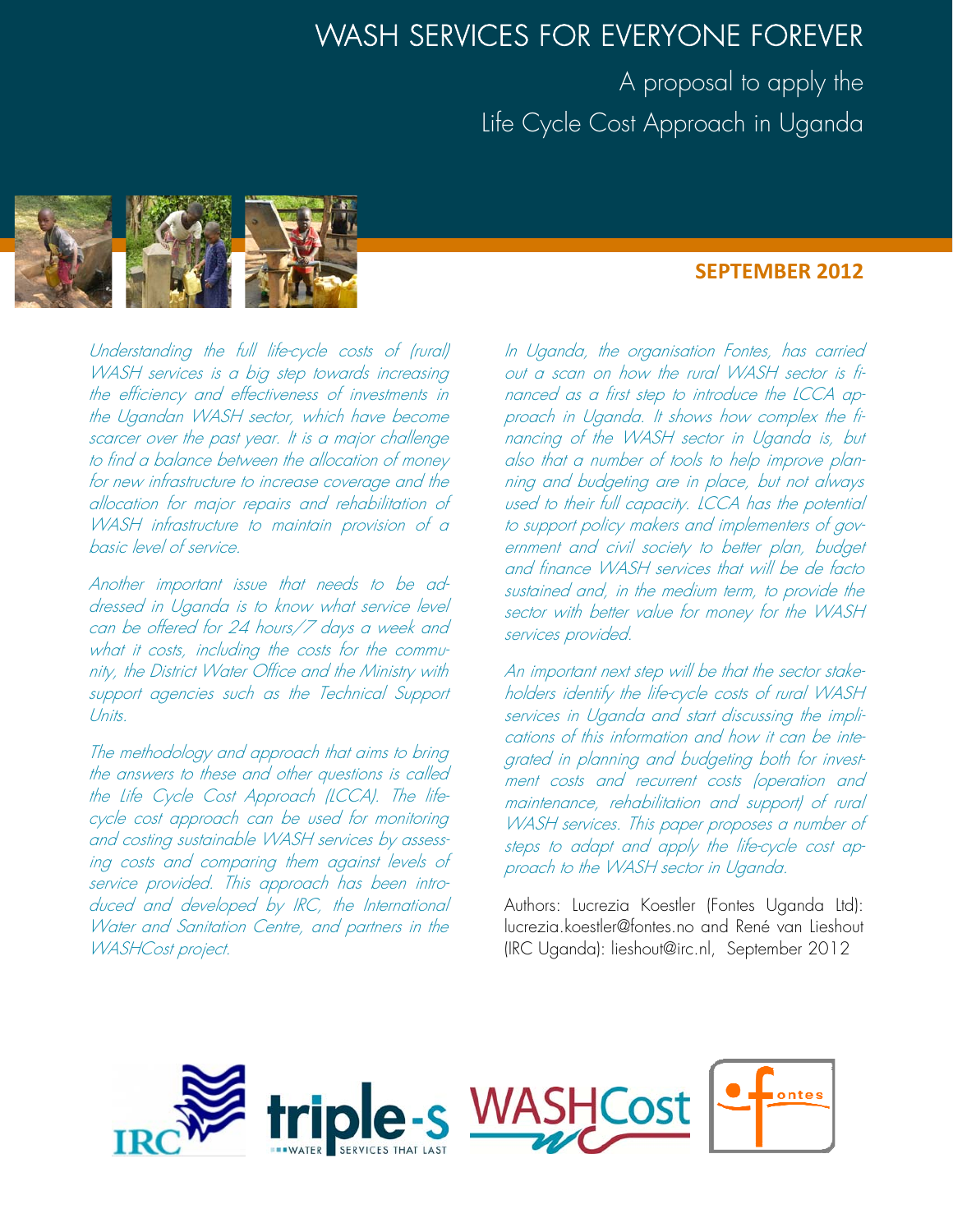### The rural water challenge: stagnating coverage and functionality in Uganda

As in many developing countries, Uganda is facing a situation where the expansion of coverage of rural water services is stagnating, functionality levels are not increasing and overall sector financing remains at its best stable (figure 1). The stagnation of coverage can to a large extent be attributed to population growth, which in Uganda is 3.6% and fourth highest in the world, but also to a fragmentation of local authorities and the fact that the areas that are easy to provide with services have

tionality, the Sector performance Report 2012 says: "With regards to technology type, the functionality trends for point water sources depict a slight improvement contrary to the trend for piped water supplies in rural areas which is on a decline. This is mainly because the financial investments required for rehabilitation of rural piped water supplies are in most cases bigger than what is provided under DWSCG (District Water and Sanitation Development Conditional Grant). It is therefore important that deliberate strategies

already been covered. On func-

are put in place to focus on O&M of piped water supply schemes especially in rural areas and *RGCs.*" One of the solutions MWE (Ministry of Water and Environment) is proposing is to further decentralise the rehabilitation of water points, when it continues with "Additionally, the challenge in optimising functionality of water supply facilities may be partially attributed to the management of the rehabilitation funds at the district water office, which involves significant proportions to cover overheads and other related expenses. MWE would now like to adopt an approach of using the

re-



*Figure 1: Stagnation in coverage, functionality and budget in rural water in Uganda*



*Figure 2: Functionality of rural water sources and rehabilitation fund expenditures since 2003/04 (MWE 2012)*

habilitation funds under the supervision of the DWO. It is recommended that 11% of the DWSDCG earmarked for rehabilitation of water sources be sent to the Lower Local Governments for effectiveness and efficiency."

Figure 2 shows that Uganda has increasingly been focussing on rehabilitation over the past years to improve functionality, but the graphs of figure 1 show that, however commendable, it is unlikely that these measures alone with the given budget limitations will achieve access for all to rural water services forever. It is therefore more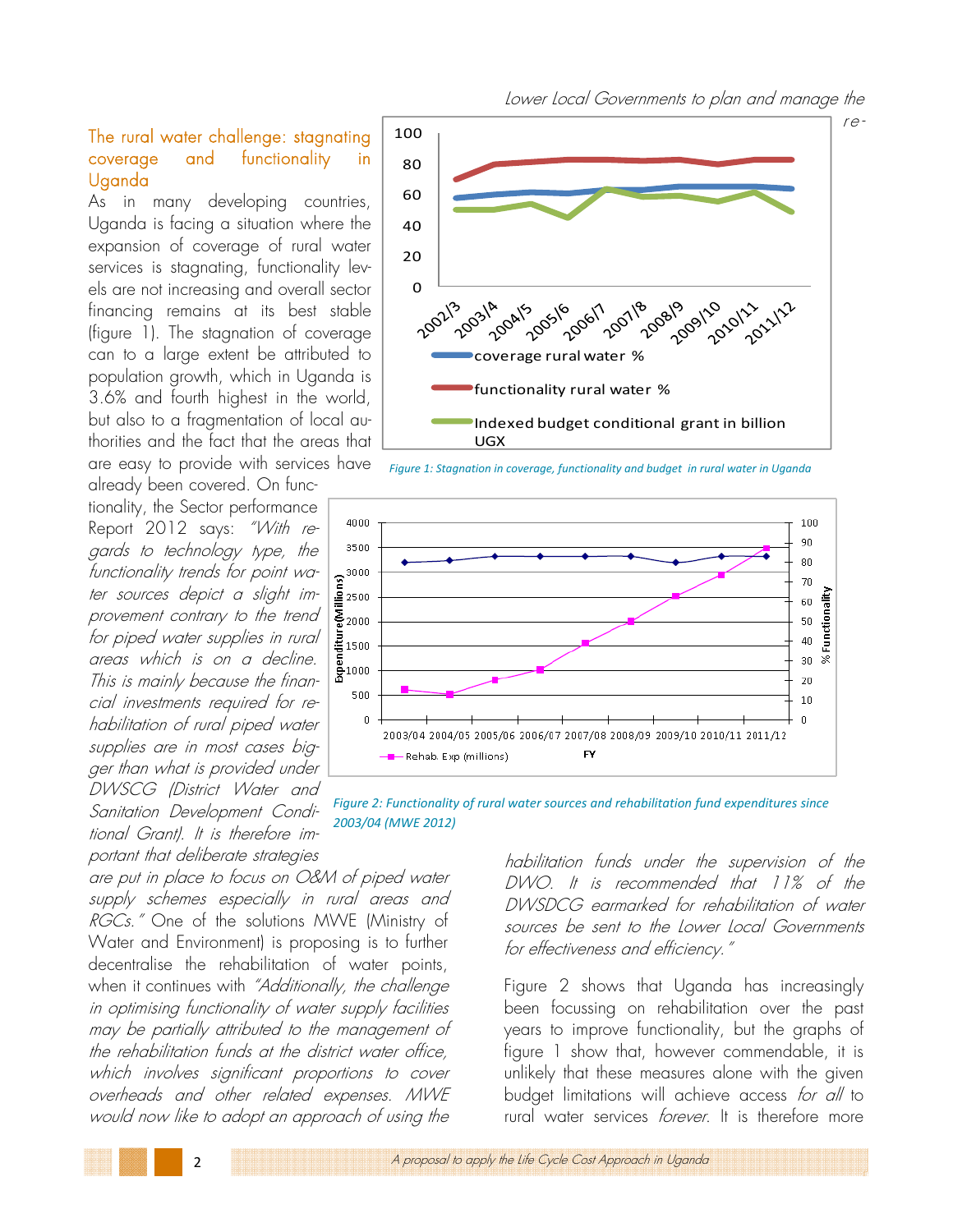important than ever for Uganda to optimise sector investments as a whole, in order to effectively maintain existing service levels and at the same time reach new populations. The main tool used at the moment to assess the efficiency of the sector, per capita investment cost, only provides a partial picture of reality. It only takes into account the investment cost of constructing new systems, mainly focusing on hardware. Costs for software activities (mobilisation, capacity building etc) and all the costs associated with the operation and maintenance of the systems once they are installed, are ignored. A life-cycle-cost analysis, which looks at the service being provided, identifies where efficiency gains can be made, and allows for decisions on for instance, the (financial) ability to move users from tap points to house connections; or a gradual change from handpumps to piped schemes. In addition, the use of the life-cycle-cost approach by the WASHCost team has produced an overview of the minimum benchmarks for costing sustainable basic services in developing countries and can support MWE in setting such benchmarks for the Uganda situation.

#### Overview: existing financing streams in the Uganda rural WASH sector

A study carried out by Fontes in Uganda (Fontes 2012), using the life cycle cost approach (see box below) to look at the expenditure flows of different technologies and the different life-cycle cost categories, shows that the Ugandan rural water and sanitation sector itself and its financing streams are very complex (see figure 3). The study focuses on the rural water and sanitation sector, including small piped schemes for rural growth centres (RGCs). It also includes household, communal and institutional latrines.

Figure 3 shows the different stakeholders contributing to the different life-cycle costs components in the case of point sources (mainly boreholes and shallow wells with handpumps). There are multiple government actors both at local, district, regional and national level, and funding from donors is



Figure 3: Financial flows for point water sources in Uganda. See glossary at the end of detailed cost definitions

A proposal to apply the Life Cycle Cost Approach in Uganda 33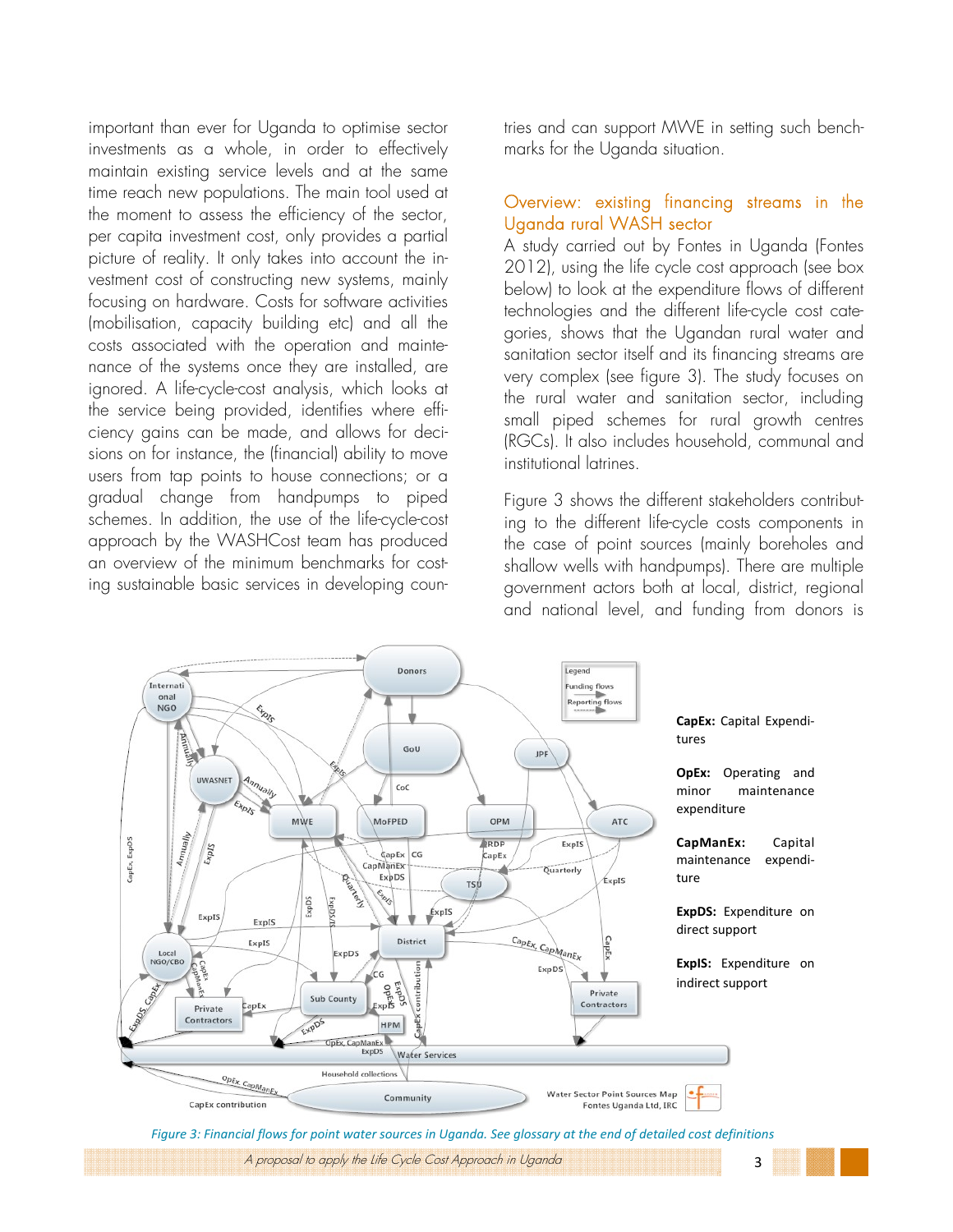also channelled through different mechanisms such as the Joint Partnership Fund and the Uganda Sanitation Fund, in addition to contributions towards the general sector funding which are channelled to the districts as part of the District Water and Sanitation Conditional Grants.

A recent development has been the establishment of new agencies at regional level, mainly to deal with water and sanitation services for rural growth centres. For example, the water and sanitation development facilities (WSDF) serve as investment agencies for small piped schemes and the Umbrella Organisations as maintenance and follow up entities. This shows that different entities are involved at different stages of the life cycle of water and sanitation infrastructure, and hence associated with different life-cycle cost categories (see box 'What are life-cycle costs?').

In addition to government actors, the private sector plays an important role, as implementing agencies contracted by all levels, but also as private operators of small piped schemes, or as handpump mechanics paid by communities to fix handpumps. The government and the private sector are complemented by approximately 200 NGOs which are active in a large range of activities; from advocacy and promoting good governance to direct service provision.

The scan of the rural water and sanitation sector in Uganda found that there is high emphasis on capital expenditure, both in terms of funding and in terms of entities involved. For example, according to government guidelines, 70% of the conditional grants given to the districts should be used on new infrastructure development. As a comparison, only 8% is attributed to capital maintenance expenditure (CapManEx) and 11% on follow-up software activities (ExpDS). At the same time, reviews of the sector have the past few years highlighted the increased need for direct support (ExpDS) to the communities with the promotion of Hand Pump Mechanic Associations and provision of spare parts, but also by strengthening the indirect support (ExpIS) by providing back-up support of MWE via the Technical Support Units. Both these issues and the importance of sufficient allocation for reha-



bilitation (CapManEx) have been directly linked to challenges in increasing functionality (MWE 2011 and 2012). The existing budgeting and planning tools are also largely focusing on capital expenditures, such as the per capita investment cost. A sector investment model and tool exists, but the latter neglects software expenditures, and is poorly updated and not widely used.

## Life Cycle Cost Approach in Uganda?

Without further analysis it cannot be determined if the present balance between capital expenditure and recurrent expenditure in Uganda is (still) optimal for increasing coverage and functionality of rural water services or it would be better to revise the strategy and start to direct more funds to recurrent expenditure on direct support and rehabilitation. Adopting a life-cycle cost approach (or parts of it) could have a number of benefits for the Ugandan rural water and sanitation sector. It would help to factor in the costs spent after a water system is put in place, such as operational expenditures (OpEx) and expenditures on major repairs (CapManEx) and direct support (ExpDS). These categories play an important part in ensuring sustainability of the structures. A cost tracking exercise, based on the tools and the framework given in the Fontes study, could provide valuable data on how much is spent on these categories, and where the gaps are. It could also provide government with strong arguments to focus more on recurrent costs, both internally and for NGOs and donors.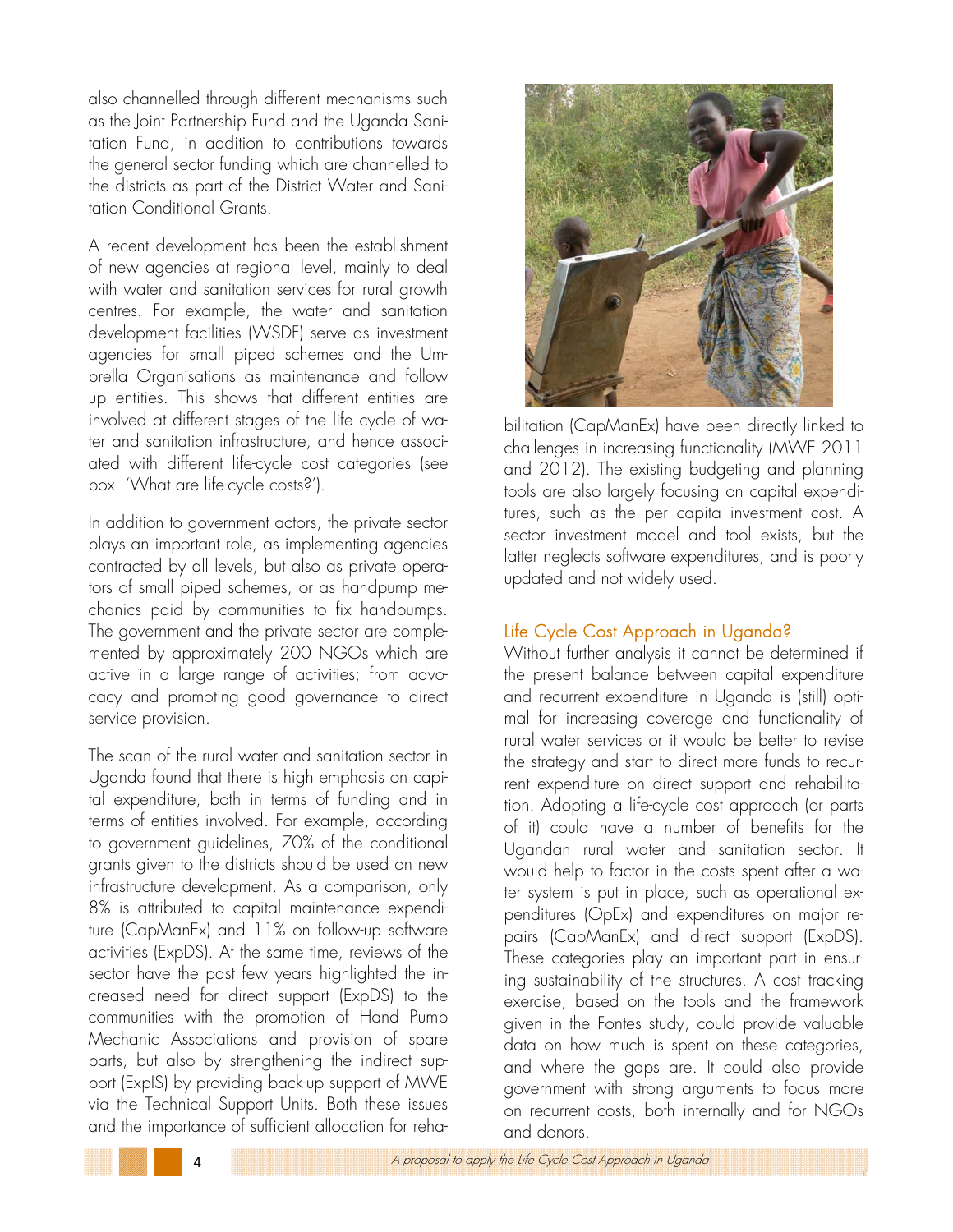Applying the life-cycle cost approach is easy. A few phases are proposed below, and in the case of Uganda Phase 1 and 2 have already been accomplished.

Phase 1: Introduction of LCCA to the sector. The approach was first introduced in Uganda to the sector stakeholders in December 2011, before the Rural Water Supply Network forum where about 50 participants of government and civil society participated. In addition, a training in LCCA was provided during the last day of the forum, in which also a good number of Uganda sector professionals participated.

Phase 2: Mapping of stakeholders and financial flows according to LCC methodology. This study was carried out by Fontes in consultation with the Ministry of Water and Environment in Uganda and provides a good starting point for mapping how WASH services are financed and identifying possible gaps to achieve better sustainability.

Phase 3: Data collection and information gathering. During this phase data on actual costs and budgets for WASH services are collected in relation to the services provided. Most of the information will be collected from the field, but will also include information on costs at the ministries level. Most information is available, but needs to be extracted and compiled from different sources. Quality control of the information by cross checking and triangulation is important to achieve highest reliability of the data. This phase can take between four and six months.

Phase 4: Data analysis on the current costs related to level of services provided. During this phase the diagnosis of the sector will be carried out. The data will be organised and presented for a participatory analysis. The process will aim at coming to shared conclusions on how the financing of WASH services is organised and what will be the best strategies to start addressing the issues based on real costs and services delivered. This phase may take around six months including the consultative process.

Phase 5: Data analysis on the future costs and levels of services provided and embedding of LCCA in the sector. This phase will start already during the previous phase, but the emphasis of the analysis here is on integrating the knowledge and understanding gained in the existing planning and budgeting instruments in use in the (rural) WASH sector in Uganda. It will also include adaptation or upgrading of some of the existing instruments and discuss the development of new tools. The duration of this phase may be between three and six months and is largely dependent of the ambition of the sector partners.

After the above phases, the process will continue. Changes will not happen overnight and results might influence and add to existing policy and sector implementation instruments, from the Joint Sector Planning to the District Implementation Manual. One of the most important aspects is that this process requires capacity building of the professionals involved, but in principle these are all already part of the regular development process towards an improved and more sophisticated WASH sector in Uganda.

Other countries are taking steps towards the application of the life-cycle cost approach or elements of it, such as Mozambique and Ghana. Below, some examples from other countries are given, in addition to a detailed definition and glossary of LCCA. In addition to the work on costs and expenditures, the framework also encourages a debate on service levels, and what service level the country wishes to and is able to provide.

#### Conclusion

Uganda is facing challenges in maintaining and expanding its coverage and functionality in order to meet national and international targets. At the same time, funding for the rural water and sanitation sector is not increasing. This paper proposes that the life-cycle cost approach provides an excellent opportunity to strengthen the current efforts of the Ugandan rural water sector to improve costtracking, planning and budgeting for water services that last. This approach will provide guid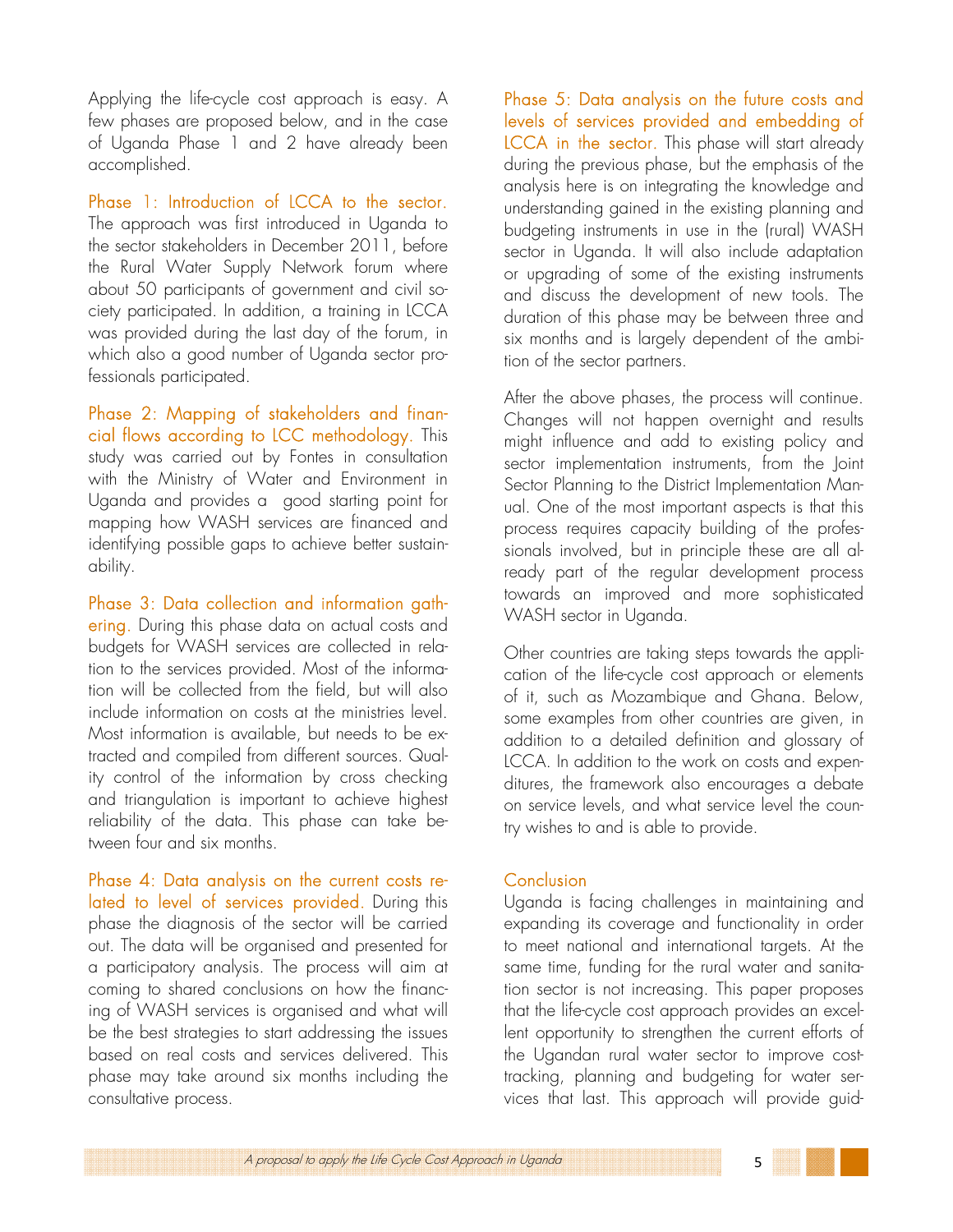ance on where investments need to be made and how to allocate the funds in the most effective and efficient way.

#### Examples of the value added of cost and service level information based on LCCA

The life-cycle cost approach has been developed and introduced by IRC since 2008, mainly through the WASHCost project in India (Andhra Pradesh), Burkina Faso, Ghana and Mozambique. Some highlights of WASHCost findings relevant for Uganda include:

Costs and Service per Technology in Rural Water Supply: How Efficient are Multi Village Schemes? This paper assesses the cost and service levels across different technologies that are operational in Andhra Pradesh, India. The main objective is to assess the cost effectiveness in terms of service delivery. The main focus is on individual technologies like hand pumps, mini piped water supply schemes, single village schemes and multi village schemes. An important conclusion of this study is that multi village schemes are not necessarily the best available option (more expensive and providing lower services than other options).

Monitoring WASH contracts in Mozambique triggers transparency in the WASH sector. The water, sanitation and hygiene (WASH) sector has limited collective memory of costs and commitments. To addressing this, with full support from the Government, the team collected published all the construction contract data which triggered a vigorous discussion in the sector on unit costs being used throughout the country. This data is now being updated every 6 months by the rural water department and used in budgeting and planning, contributing to more transparency on cost ranges for different technologies.

Applying the life-cycle cost approach to sanitation: 11 key messages from Burkina Faso, Ghana and Mozambique. From using the LCC methodology, in Ghana, Burkina Faso and Mozambique 11 key messages were communicated



A child fetches water from an unkempt spring well

to the Africasan meeting of 2011 in Rwanda. Amongst others, the research revealed that there is no difference in expenditure by households that received a subsidy for sanitation hardware and those who did not, which supported the decision for the national CLTS approach in Ghana. In Mozambique some households receive extra subsidies in the form of cement slabs and vent pipes. In Ghana, there were no differences in expenditure by those households which received these subsidies and those that did not. For both countries it was found that there is high annual household expenditure on soap and low expenditure on latrines.

#### References

MWE (2012). Water and Environment Sector Performance Report 2012, Ministry of Water and Environment, Government of Uganda

Fontes (2012). Information scan on WASH unit costs and financial planning and budgeting of the Water and Sanitation Sector in Uganda, IRC, Uganda (forthcoming)

MWE (2011). Water and Environment Sector Performance Report 2011, Ministry of Water and Environment, Government of Uganda

More information about the LCCA approach can be accessed at http:www.washcost.info